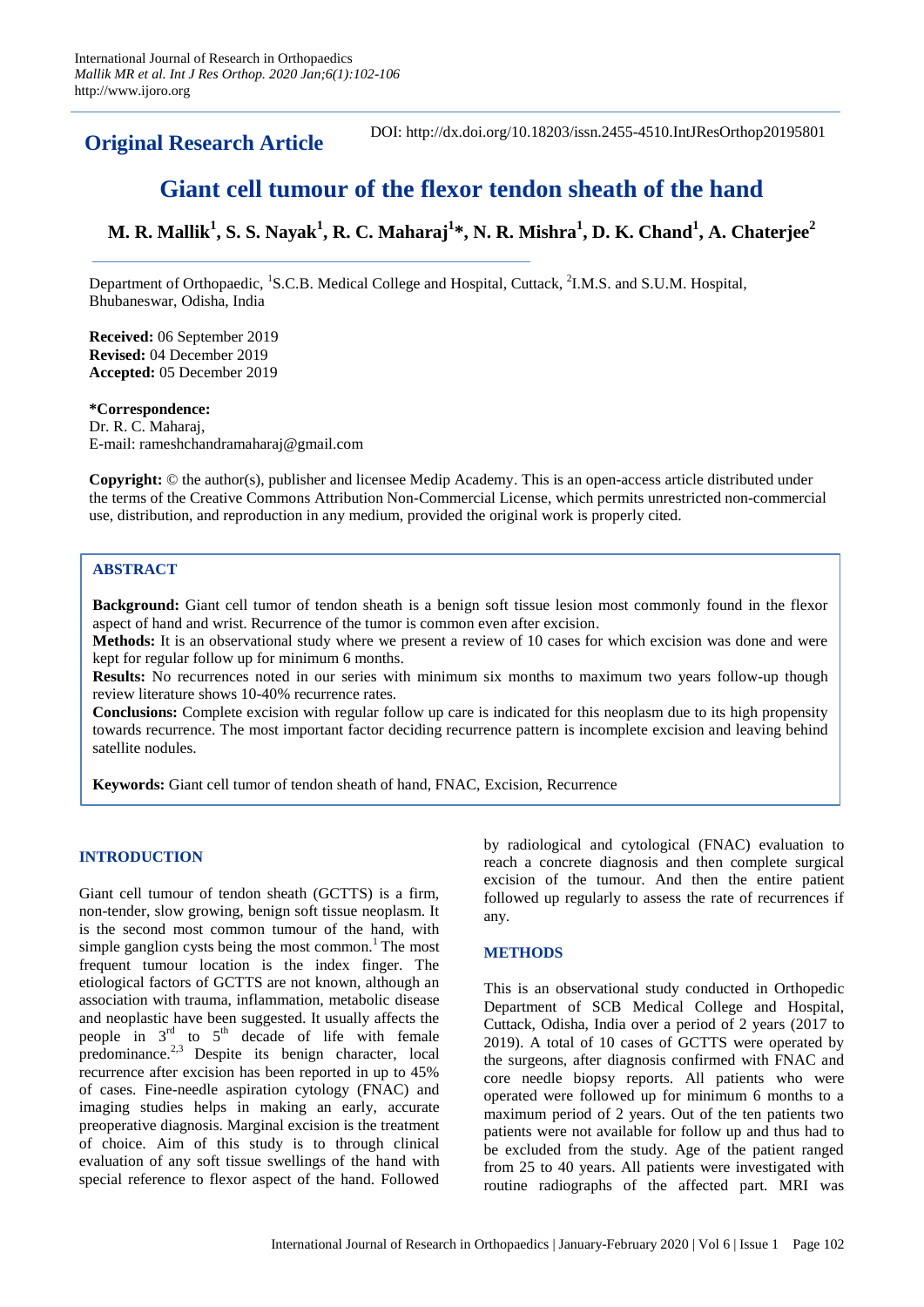performed only in three cases; the appearance was highly suggestive of GCTTS. All patients were subjected to FNAC. The slides were analysed and confirmed to be GCTTS before surgery was planned. X-ray films of the hand showed soft tissue shadow in 6 cases. No evidence of soft tissue calcification or any bony abnormality was seen. All cases were operated under regional anaesthesia, special care was taken to excise the tumour in total and retaining the normal tissues. We used the volar approach by Brunner incision. Operative field was carefully checked for satellite lesions. The entire specimen then was sent for histopathological examination.

#### **RESULTS**

Total of 10 cases studied FNAC was positive for all the cases. Mean age of presentation was 32 (25-40) yrs. Male to female ratio was 2:3. Of the 10 cases available, 4 (40%) involved the index finger, 2 (20%) over the little finger,  $1(10\%)$  each over the thumb, 1  $(10\%)$  ring finger and 2 (20%) over the middle finger. All patients were managed by complete surgical excision of the tumour under regional anaesthesia. In all (100%) cases tumour found to be arising from the flexor sheaths between A1 and A2 pulley regions that is Zone II flexor tendon area. Mostly the gross appearance was a yellow, lobulated mass arising from the tendon sheath. The tumours were removed in all cases, and the surgical excision was meticulous and complete in order to avoid recurrence. Histo-pathological section revealed spindle cells, fibrous tissue, cholesterol laden histiocytes, multi-nucleated giant cells and hemosiderin. 7 (70%) cases were single nodular and 3 (30%) were multi-lobulated. All patients were followed up for a minimum period of 6 months to maximum 2 years with mean follow-up duration of 1 year and 3 months during which movements were normal and without any recurrence of soft tissue mass. No bony changes, and (0%) nil recurrence was noted. Superficial wound infection was noted in 2 (20%) cases that responded well on antibiotic administration. No postoperative stiffness was found and everybody regained full range of movement with early mobilisation.



**Figure 1: Prevelance of giant cell tumour in finger.**



**Figure 2: (a) Swelling over the index finger of left hand, (b) exposure and complete excision of the tumor, (c) closure with reductant skin and (d) histopathology of giant cell tumor tendon sheath.**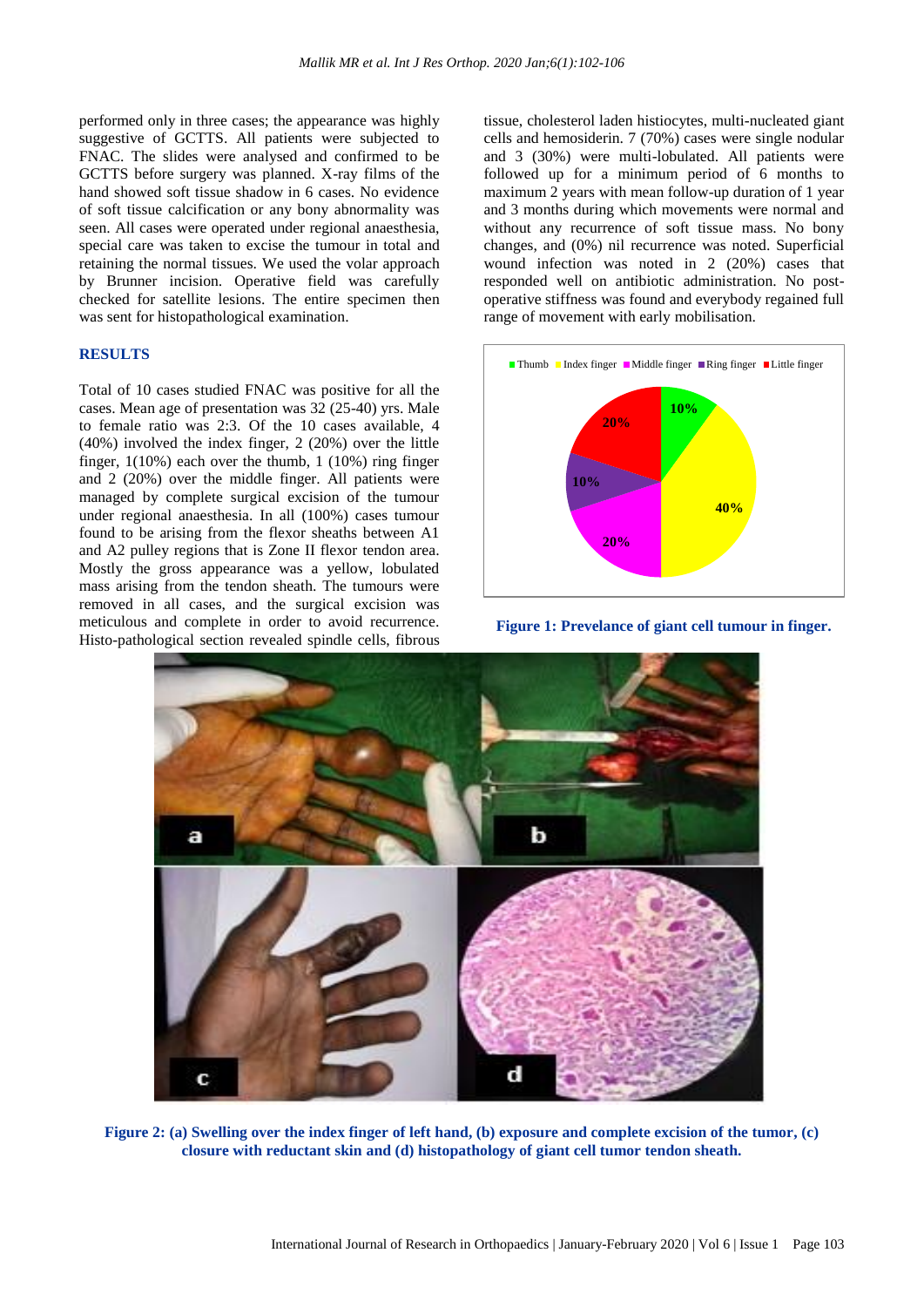

**Figure 3: (a) Swelling of the little finger of right hand, (b) X-ray of right hand, (c) exposure and complete excision of the tumor, (d) tumor mass and (e) low power histopathology appearance.**



**Figure 4: (a) Swelling of the middle finger of left-hand, (b) exposure of the mass through Brunner's incision, (c) closure and (d): low power histopathology appearance.**

## **DISCUSSION**

Giant cell tumor of the tendon sheath (GCTTS) is a slow growing, firm, non-tender and localized benign soft tissue neoplasm. The tumor usually affect the people in 3rd to 5th decade of life with  $3:2$  female predominance.<sup>1-3</sup> Incidence 1:50,000 individuals .The most common location for this tumor is hand but it can also occur in other part of the body such as the spine, ankle, knee and feet.<sup>4</sup> It is the second most common tumor of the hand

after ganglion.<sup>1</sup> The tumor in hand most frequently located close to the distal interphalangeal (DIP) joint, with a volar location in around  $2/3$  of cases.<sup>5,6</sup> Frequency of the tumors among the fingers of hand: index (29.7%) greater than long (24.6%) greater than ring (16.8%) greater than little (16%) greater than thumb  $(12.9\%)$ .<sup>5,6</sup>

The etiological factors of GCTTS are not known, although an association with trauma, inflammation, metabolic disease and neoplastic have been suggested.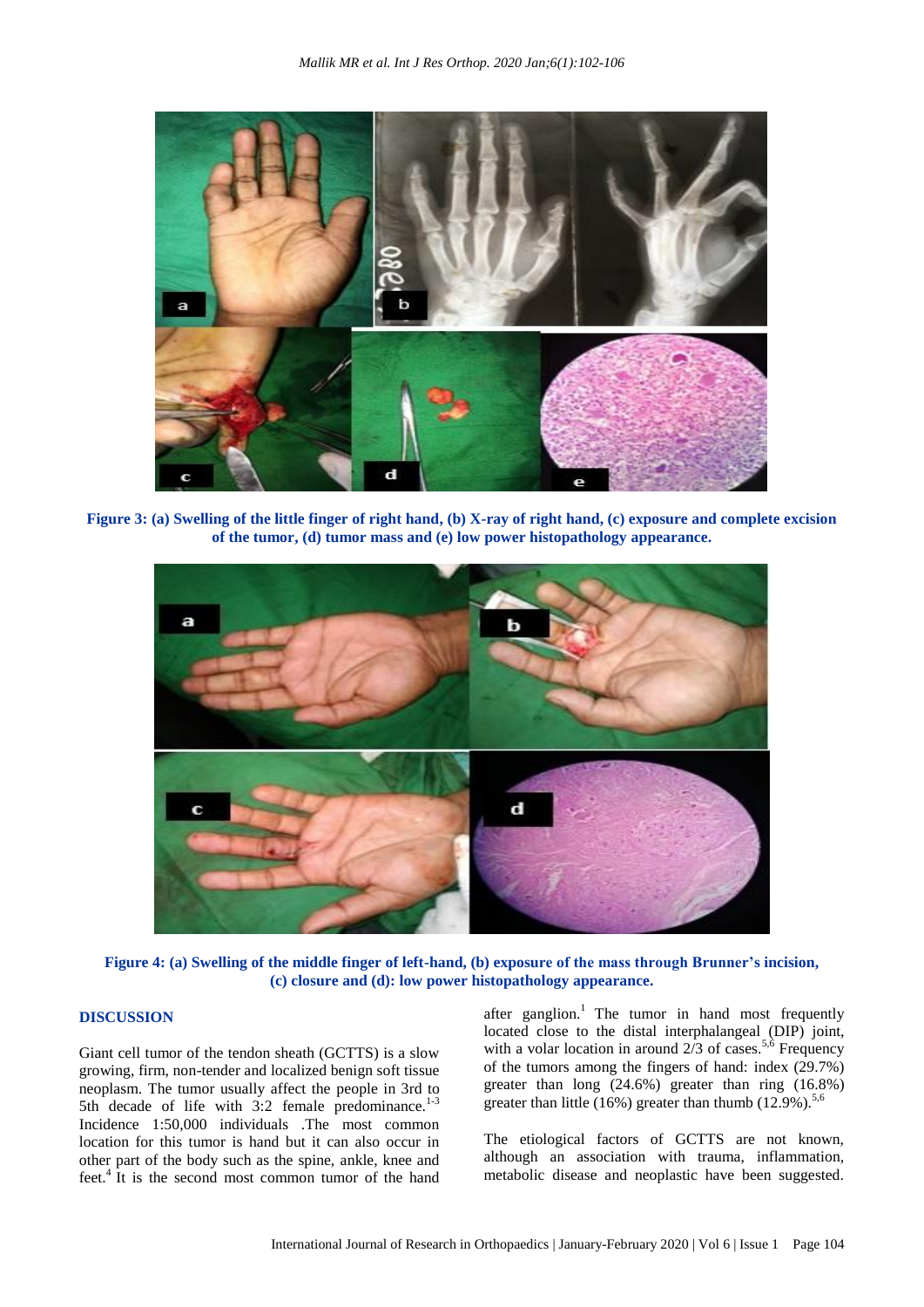Diagnosis of the tumor is mostly by clinical and radiological examination. X-rays might show soft tissue densities with or without adjacent bony cortical erosion. Sonography detects whether the tumor is solid or cystic. It is also describes the relationship of the lesion to the surrounding structure.<sup>7</sup>

MRI helps in differentiating the GCTTS from other soft tissue lesion such as lipoma, synovial sarcoma, malignant fibrous histiocytoma, synovial cyst andganglion. T1 weighted images reveals lesion to be isointense or hypointense to that of muscle and hypointense on T2 weighted image.<sup>8</sup> The characteristics low signal on T1and T2 weighted images is attributes to the paramagnetic effect of hemosiderin and abundance collagenous stroma<sup>9</sup>

FNAC of the tumor helps in making an accurate diagnosis. Some authors ever have advocated image guided FNAC as a diagnostic tool.<sup>10,11</sup> Grossly GCTTS includes a rubbery, well encapsulated, lobulated or multi lobulated mass with varying degree of hyalinization, The color is brown to yellow depending on the proportion of the foam cell and degree of hemosiderin deposit. Microscopically the lesion composed of predominant uniform population of spindled cell to polygonal stromal cells admixed with multinucleated osteoclastic type giant cell. Other cell type frequently present includes hemosiderin laden macrophages and foamy histiocytes. Mitosis, necrosis and high cellularity are typically not seen in GCTTS. $^{10,11}$  Byers classified GCTTS in to 2 types i.e., localized nodular which is most commonly occurs in hands and diffuse type which is most common in joints.<sup>12</sup>

Differential diagnosis of GCTTS includes benign neoplasm like ganglion, synovial cyst, fibrous histiocytoma and malignant neoplasm such as synovial sarcoma, malignant fibrous histiocytoma and clear cell sarcoma. However, the characteristic cytology features with the help of clinical and radiological finding helped to arrive at the diagnosis of GCTTS.<sup>13</sup> Treatment of GCTTS of hand is challenging. The treatment requires a balance between extensive dissections for excision versus the risk of recurrence. William et al reported that the chance of recurrence is high if there is direct involvement of the extensor tendons, flexor tendons or joint capsule by the tumor.<sup>14</sup> Recurrence rate varies from  $0-45\%$ .<sup>15</sup> The complete removal of the tumor is utmost importance in preventing recurrence. Recurrence is attributed to incomplete excision of the tumor. To minimize recurrence, complete margin excision should be performed.

In our setup all cases were operated under regional anaesthesia, special care was taken to excise the tumour in total and retaining the normal tissues. We used the volar approach by Brunner incision. Operative field was carefully checked for satellite lesions. The entire specimen then was sent for histopathological examination. The patient should be counselled in the

preoperative period with regard to the probability of recurrence. Complete surgical excision remains the main stay of treatment, assisted either with an operative microscope or a magnifying loupe. Radiotherapy has been suggested after inadequate excision and in patient with high mitotic activity to prevent recurrence.<sup>15</sup> In 2012 Lancigu et al retrospectively studied 96 patients with an average follow up of 12 years and concluded that these tumors have a risk recurrence (8.3% in our series) that cannot be ignored.<sup>16</sup> As a consequence, the patient must be informed of the possibility of this risk, even in cases of complete excision and especially if the tumor extends into the joint or invades the tendons. Hamdi et al published a retrospective study of 27 proven GCTTS of the hand in the year 2011. The mean length of follow-up was  $4.5$ years.<sup>17</sup> The recurrence was noted in two surgically managed cases. Thus, they suggested that preoperative evaluation with MRI is important for planning complete resection, especially in the recurrent forms. In order to avoid recurrence, it is appropriate to apply a careful surgery in a wide area. Similarly, Suresh et al operated on fourteen cases of GCTTS, after FNAC confirmation and using a magnifying loupe for complete excision of the lesion including the satellite nodules and concluded that incomplete excision and leaving behind satellite nodules is considered as the most important factor deciding recurrence pattern.<sup>18</sup> Adequate surgical exposure, meticulous dissection and use of magnification are necessary to reduce recurrence and should remain the mainstay of surgical management. Following the above surgical protocol, the authors were able to achieve complete clearance of the tumor with recurrence in only one case (8.3%). The reported recurrence rate of recurrence in various studies is about 27 percent but in our case series recurrence was not noticed in follow up. Movements were normal in follow up and the skin was also not involved.

## **CONCLUSION**

Giant cell tumor of the tendon sheath is a rare tumor of hand. Nevertheless, giant cell tumor of the tendon sheath should not be eliminated from the index of suspicion in nodular swellings of the hand. The basic aim of management should be early diagnosis and operative excision. Complete excision with regular follow up care is indicated for this neoplasm due to its high propensity towards recurrence (10–44%). The most important factor deciding recurrence pattern is incomplete excision and leaving behind satellite nodules.

### **ACKNOWLEDGEMENTS**

No benefits in any form have been received or will be received from any commercial party related directly or indirectly to the subject of this article.

*Funding: No funding sources Conflict of interest: None declared Ethical approval: Not required*